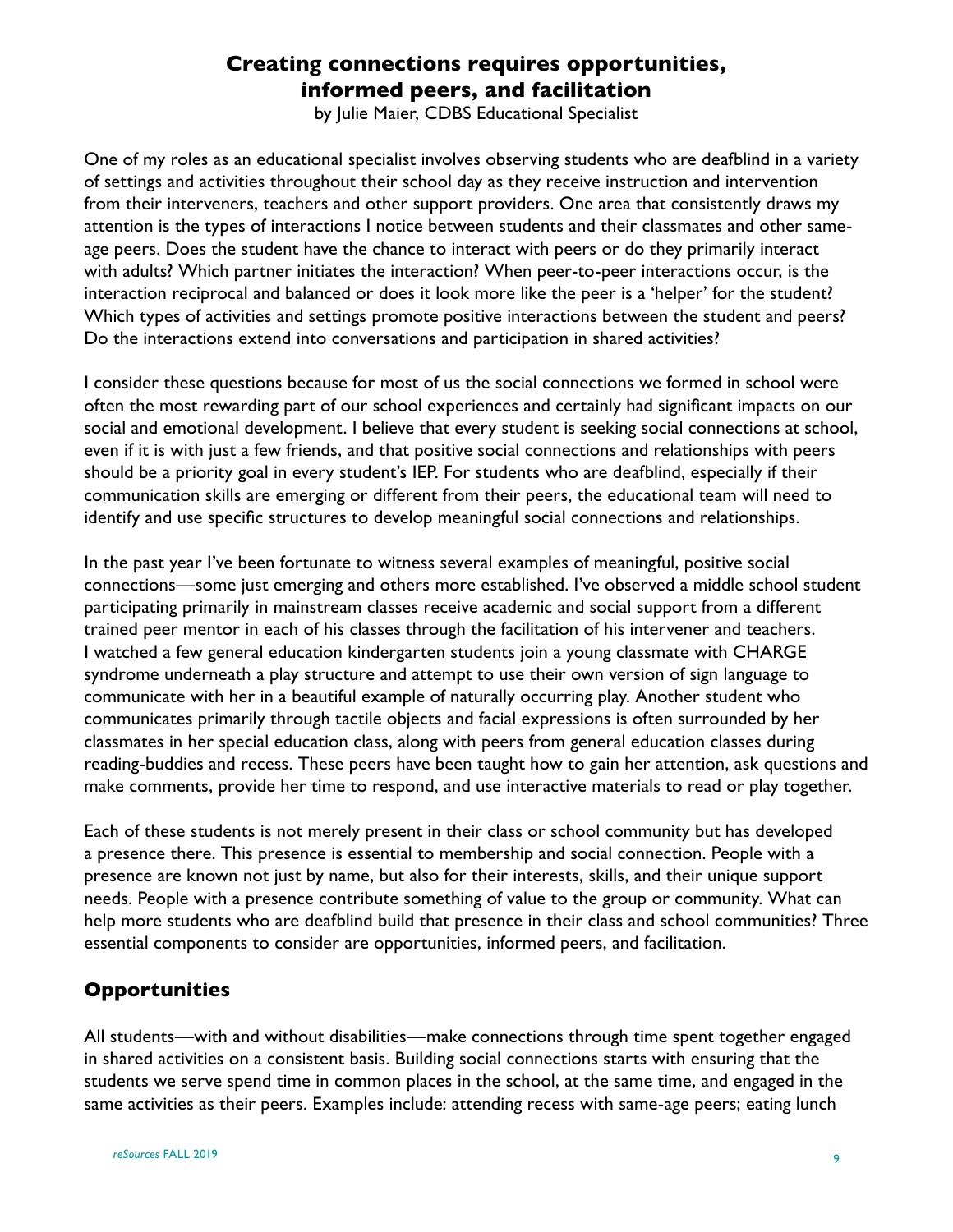in the cafeteria at the table with same age peers rather than the special education table; attending school assemblies; attending clubs at lunch and after school; and attending classes and specials (library, art, music, PE) with same-age general education peers. If these opportunities don't yet exist, then developing plans to offer more of them is the first step to take.

Opportunities for participation in enjoyable, socially meaningful activities must also be considered, as simply being in the same space won't guarantee connections. Connections between students and peers can be promoted through activities that include shared interests. This may be working on a science or art project together, a shared reading activity, attending the Robotics Club or Earth Team meetings, looking at photos in an album on a cell phone or tablet during lunch, or starting a Cooking Club or Sign Language Club at your school. How do you figure out the interests that might connect students? I'd suggest try chatting with the students about their interests and newest social trends, taking a look at the school clubs list, and asking other teachers and support staff and families for their ideas.

### **Informed peers**

I find that other students are often very curious about their schoolmate who is deafblind and the fact that they communicate or behave in unique ways, complete different types of assignments, and use assistive technology. Sometimes this curiosity is not noticed in the glances or stares of other students or recognized as a positive trait when direct questions are asked about a student. These are the clues that let us know the peers are interested and curious, and this interest is exactly what is needed to build connections. I encourage teachers and interveners



to invite and answer questions from peers. In other instances, I think that perhaps the reason some peers don't approach or engage with a schoolmate who is deafblind is they simply don't know how to initiate an interaction or interpret the student's initiations or behaviors. Again, offering information can help peers feel more confident and comfortable in approaching, interacting and getting to know the student you are supporting.

It is essential that the adults supporting the student provide the peers with information that helps their peers understand the impact of vision and hearing loss on learning and connecting with others. The information should not be solely etiology-specific or heavily focus on the child's differences or needs. Instead, teachers and interveners can help peers get to know the student through sharing information about their interests, skills, and an explanation of accommodations and assistive technology they use and their purpose. It also helps to share information about how the student sees and hears and ways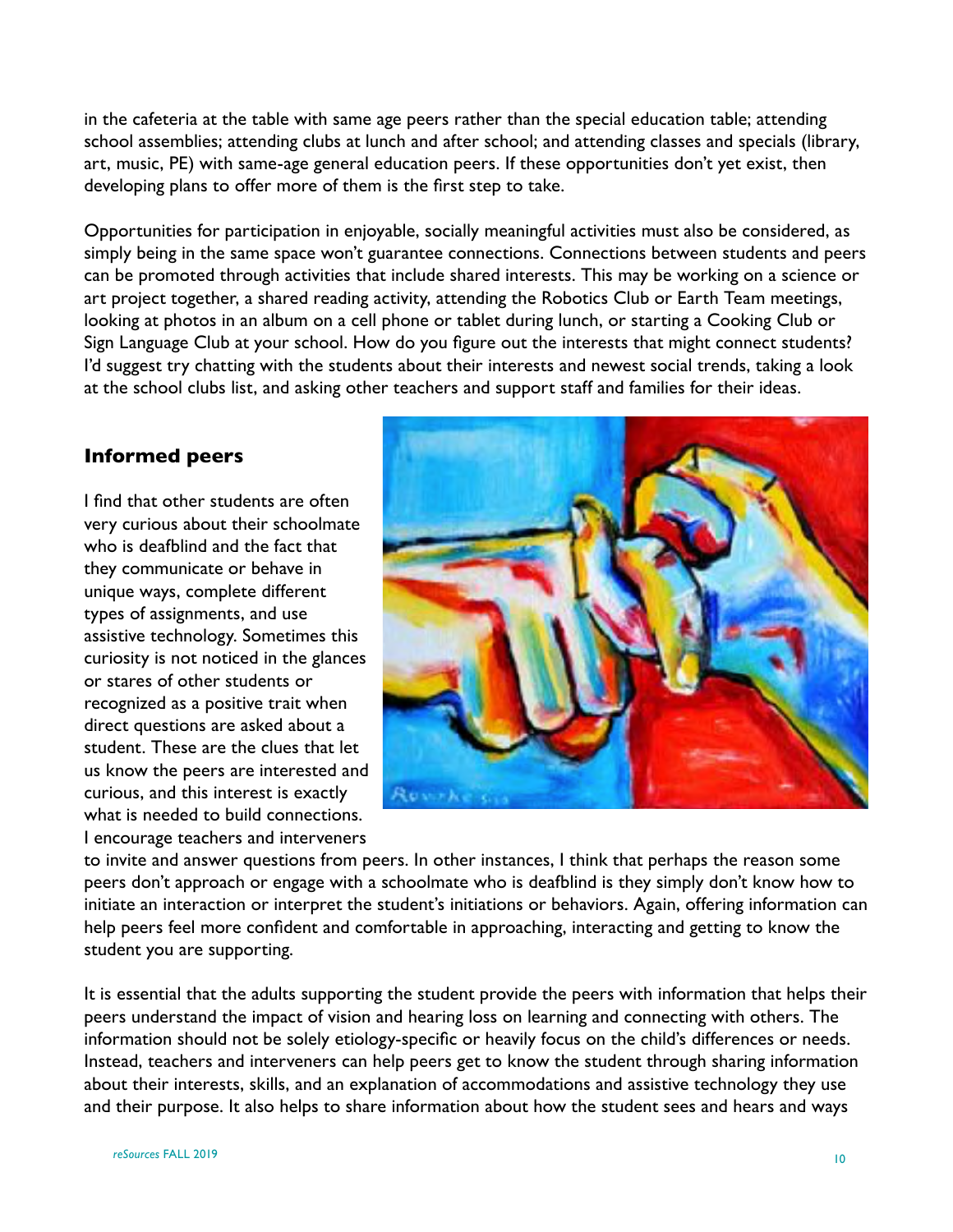they compensate for diminished distance senses, the communication system they use, and ways to interpret and respond to the student's initiations or behaviors. Finally, it's necessary to share strategies that peers can use to invite the student to join them in an activity, make social comments, and provide the student with information or help or ask for information or help in return. Sharing ways that everyone can contribute and offer something of value to another person will go a long way in ensuring your supporting reciprocal social connections and not only creating peer 'helpers.'

## **Facilitation**

The third component promoting social connections is the facilitation of peer-to-peer interactions and support. This requires the adult providing the support to identify ways to decrease their direct intervention and instead provide modeling, coaching, and encouraging feedback as the peers take on some intervention responsibilities. We know the level of direct intervention support provided by a trained adult varies from student to student and at times is the most appropriate type of support required for that activity. However, to build that connection between the student and their peers, the students need opportunities to learn to communicate and interact as directly as possible. One suggestion I offer to teachers and interveners when suggesting this type of facilitation is to ask yourself this question, "Do I need to do this with the student or could a peer do it instead?" If the answer is a "A peer could do it," then your role as the facilitator is to provide the peer(s) with support, prompts, and feedback to successfully partner with the student.

Peers benefit from modeling and coaching when learning some of the following: specific signs, how to use a tactile or photo communication system, or understanding a student's speech or vocalizations; the particular order to do an activity or routine together with a student; the types of questions or prompts to offer the student while completing a class assignment or playing game; how to get a student's attention and how long to wait for response; and what certain behaviors mean and the best way to respond. Wouldn't you feel much more comfortable and at ease if you knew that the peer you were engaging with was aware of what you like and don't like and what works and what doesn't? Well, I'm certain both students who are deafblind and their classmates and peers feel the same way.

There's so much more to share about building and supporting positive peer relationships between the students we serve and their peers. I hope to follow up on these thoughts about social connections in this edition of our e-zine reSources with fact sheets about specific structured peer supports in future editions. I'd love to hear about any of your success stories and ideas. Feel free to contact me at *imaier@sfsu.edu* if you'd like to connect and share.

The contents of this newsletter were developed under a grant from the U.S. Department of Education, #H326T180015. However, these contents do not necessarily represent the policy of the U.S. Department of Education, and you should not assume endorsement by the Federal Government. Project Officer: Susan Weigert.

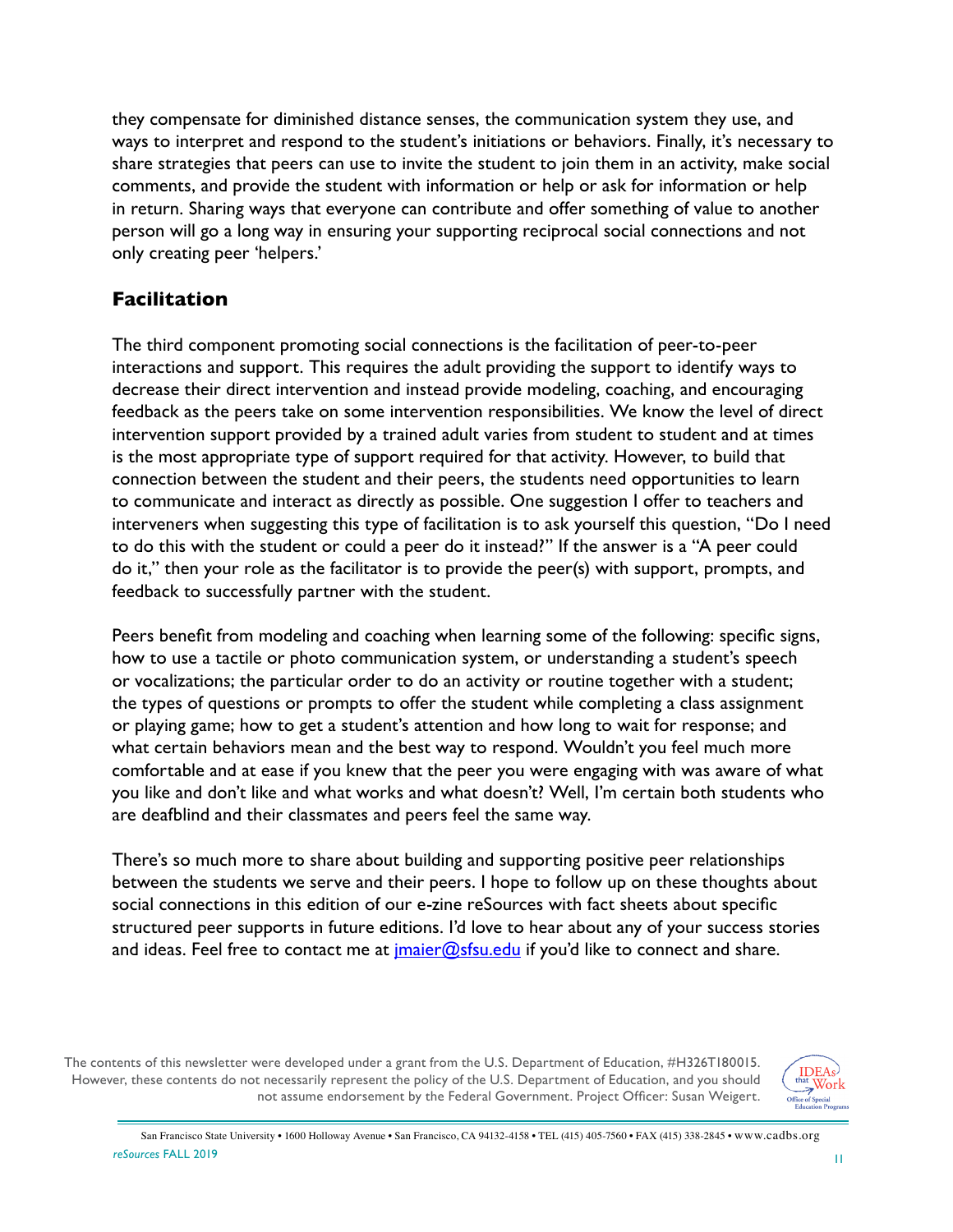



In this issue:

- **• Building Peer Partnerships through Information Provision** *- by Julie Maier, CDBS Educational Specialist*
- **• The Art of Persuasion and What We Can Learn from the World of Sales** *- by Maurice Belote, CDBS Project Coordinator*
- **• Confidently Engaging Yourself into Your Community** Lessons from "*The Feeling Through Experience*" *- by Kayla Coburn, CDBS Educational Specialist*
- **• Central Auditory Processing Disorder: The Hearing Equivalent of CVI** *Risk Factors, Features, and Strategies - by Maurice Belote, CDBS Project Coordinator*

**Building Peer Partnerships through Information Provision**

*Julie Maier, Educational Specialist*

*"Walking with a friend in the dark is better than walking alone in the light."* ~Helen Keller

In the Fall 2019 issue of *reSources,* I shared ideas about building peer partnerships between children and youth with deafblindness and their same-age peers through participation in shared activities, providing information to peers, and facilitating and supporting peer-to-peer interactions. In this issue of *reSources* I'd like to share some *strategies and tips for providing information to peers* that can help to build a foundation for positive reciprocal relationships

### **Purpose or need for informing peers**

Positive, reciprocal relationships are important to our emotional, mental, and physical well-being. However, developing this type of relationship between learners who are deafblind and typically developing peers can sometimes be difficult to achieve without initial intervention and some ongoing support. Reciprocal interactions occur when two or more people are able to communicate messages and share ideas and emotions easily with each other. If the partners don't communicate or express themselves in the same ways, it helps to provide information to bridge that barrier.

It's important to acknowledge that if a classmate, teammate, club member, or neighbor hasn't met a person who is deafblind, they may not be quick to approach or engage with their peer who is deafblind because they just don't know how to do it. They're simply unsure how to initiate or extend an interaction or interpret the individual's initiations or behaviors. Offering information to peers can help them feel more confident and comfortable in approaching, interacting and getting to know the learner you are supporting. As more and more children and youth spend time in integrated school and community settings, it's critical that information about the impact of their deafblindness and other sensory or learning issues is directly discussed in order build awareness, understanding, and empathy that can lead to positive peer relationships.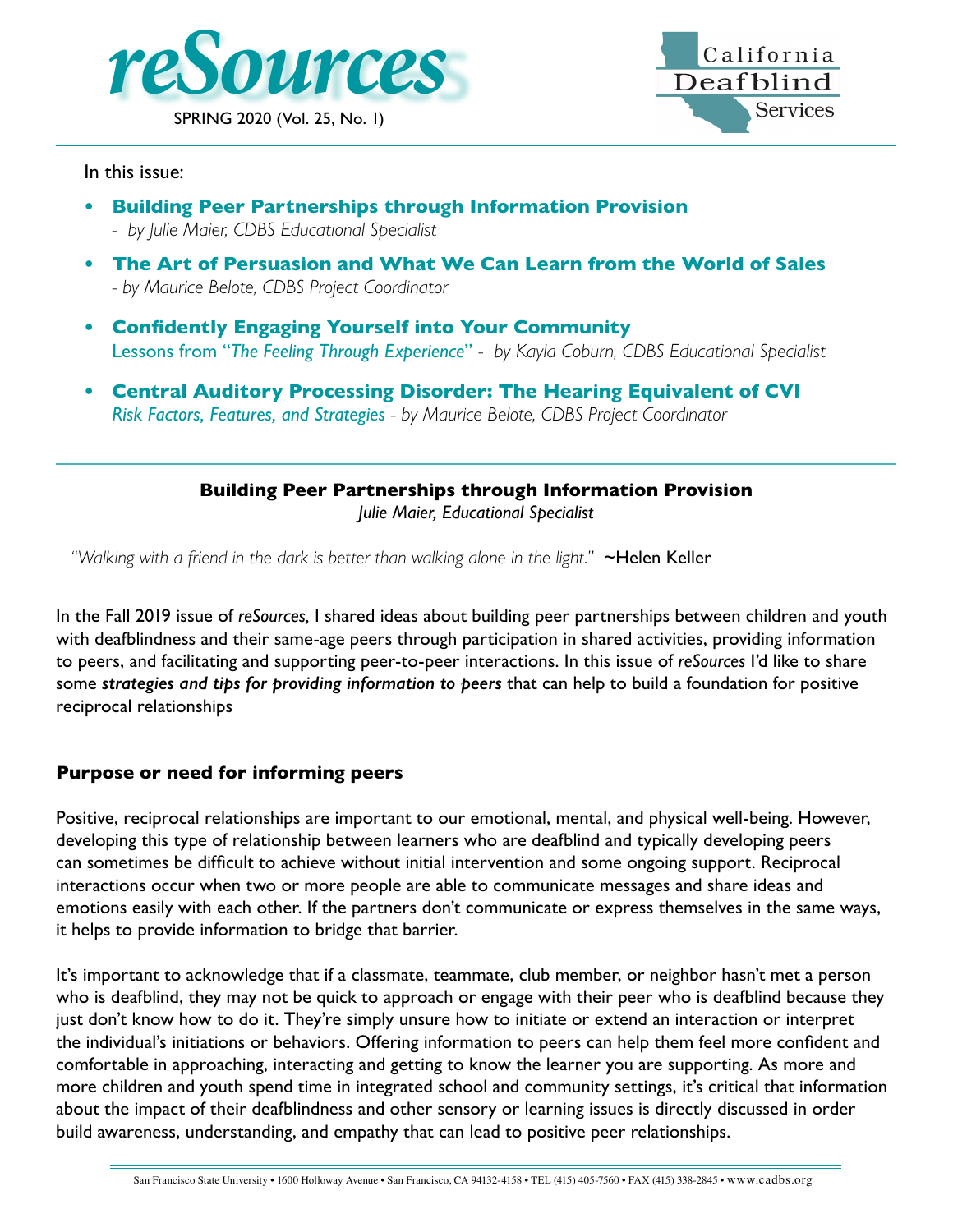On occasion, a peer who lacks information about a student and their sensory differences and needs may respond in negative ways, such as teasing or bullying. While such behavior should never be condoned or excused, the reasons for the bullying or teasing should be carefully examined and information to address it should be provided to that person and other peers. Sometimes this peer will change or stop their behaviors once they know more about their peer with deafblindness and understand why they communicate, move, learn or behave differently. Another method to address negative interactions is to provide information to groups of peers who can serve as allies and will stand up and support their classmate with deafblindness by sharing information and showing others how to engage, interact, play, or work in partnership with a peer who communicates or behaves differently or uses special equipment or materials.

#### **Information that can be helpful to share**

In my opinion, information about learner's strengths, interests, motivators, unique talents and skills, and supports they use is the most valuable information to emphasize. I call this type of information provision "ability awareness", as it emphasizes the person's abilities, rather than disability. I like to emphasize similarities between the individual and their peers rather than pointing out differences. I find that only sharing information about the etiology of their deafblindness or a syndrome is not necessarily as helpful as learning more about the individual student, especially because there is such a range of skills and needs across most etiologies and syndromes. Differences are not ignored, but they are explained in contexts peers can understand such as communicating using sign language or tactile objects, completing classwork using enlarged text or text-tospeech readers, or activating a switch to complete steps in an activity. It helps to focus on the unique ways a student communicates and participates and the assistive technology or equipment they use.

Because learners who are deafblind do require different adaptations and supports and use specialized equipment and assistive technology, it's important to discuss why these modifications, supports and technology are needed as well as their purpose. It's also very helpful to provide peers with information that aids their peers in understanding the impact of vision and hearing loss on learning and connecting with others. Adults should support peers to get to know the student by sharing information and pointing out similarities between their interests, skills, and learning goals. They should include information about if and how much the learner can see and hear, the ways they compensate for diminished distance senses, the modes the learner uses to communicate, and ways to interpret and respond to the individual's initiations or behaviors.

Finally, consider discussing and teaching peers some strategies they can use to initiate and engage in positive interactions with the student such as inviting them to join activities, making social comments, offering information or assistance, and also asking for information or help in return. Focusing on building these type of positive interactions allows all learners to hold valued roles and ensures reciprocity in the social partnerships versus the more typical "tutor" or "helper" roles peers sometimes fill.

#### **Ways to provide this information**

This information can be provided informally or within a more planned and formal presentation. Informal methods include sharing information with peers during class activities or in social settings about how the student is participating, the ways their equipment or technology helps them, and tips for how the peer could reach out to interact or support the student, as well as answering questions from peers.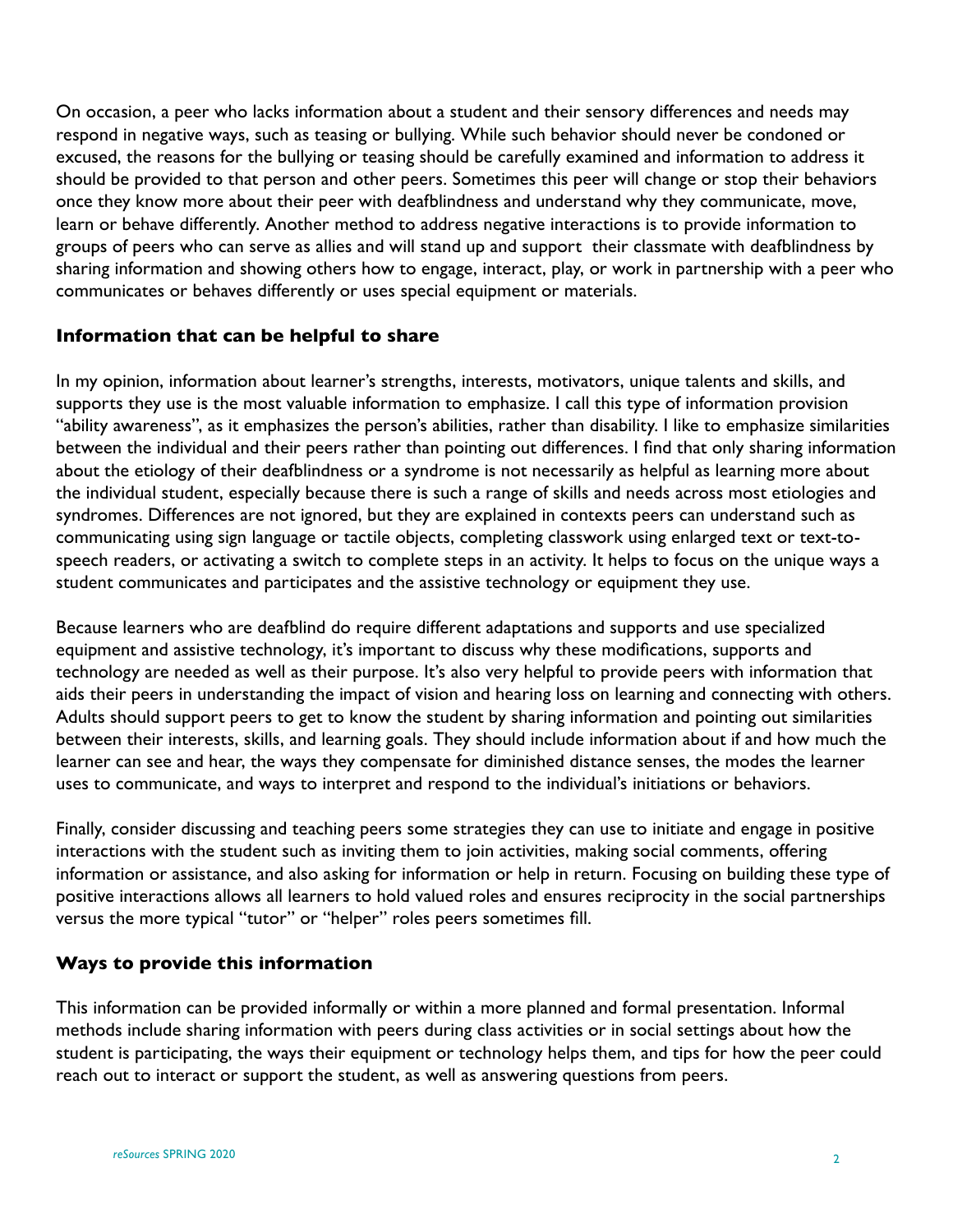More formal methods include:

- A presentation or lesson to the student's whole class, team, or club or to small groups of peers who are interested in getting to know the student better.
- Social groups, such as a 'lunch bunch' or sign language club or group, are another great venue to continually provide information on a variety of topics related that particular student's participation and goals, and understanding deafblindness.
- Preparing and presenting a **[Personal Passport](http://files.cadbs.org/200000024-07f4a08eee/Fall04.pdf) or [All About Me Book](http://bit.ly/AllAboutMeResources)** that includes specific information about a learner and the adaptations, supports, technology and equipment they use is another good method for presenting information.
- Reading [children's literature that include portrayals of people with disabilities](https://iris.peabody.vanderbilt.edu/resources/books/) or watching videos or short films that address topics related to a particular learner's sensory issues and learning needs or disability topics in general is a great way to impact their peers' knowledge and understanding.
- Carefully planned simulation activities that include facilitated discussion about the experience are helpful in some instances.

Using print and digital media to share information helps to engage many peers. Children's books that includes characters who are deafblind, visually impaired, Deaf or hard of hearing, or have other physical or intellectual disabilities can be very effective ways to provide information to peers. Some guidelines for selecting books include the following:

- Carefully review books for factual content and illustrations, and age-appropriateness.
- Choose books that provide strong, positive portrayals of individuals with disabilities and use peoplefirst language.
- Consider books in which characters with disabilities might be faced with challenges not necessarily due to their disabilities, demonstrating their important character traits.
- Choose books that do NOT promote stereotypes or generalizations, engender pity, or portray hopelessness for individuals with disabilities. Instead, choose books that illustrate capacity, potential, and commonalities.
- Consider the author's experience or connection to disability in order to better understand the themes and values included in book.

You might also thoughtfully select and show a class or a small group video clips or short films that include examples of individual who are deafblind participating in school, community, and home to provide examples or to teach students about vision and hearing loss or specialized equipment and assistive technology.

Sometimes teachers or service providers provide information through simulation activities where peers engage in an activity that is meant to simulate a particular experience, such as wearing a blindfold and earplugs and trying to complete a common school routine or navigate from one room to another. These types of activities can be helpful in providing additional perspective and understanding, but must be planned and implemented with great care. Many individuals with disabilities do not agree that these activities are useful and fear they may promote stereotypes or generalizations or cause participants to feel pity or hopelessness for individuals with disabilities. The goal of this activity should be to provide information that teaches peers about another person's perspective, and techniques and tools they use to participate and contribute to their community.